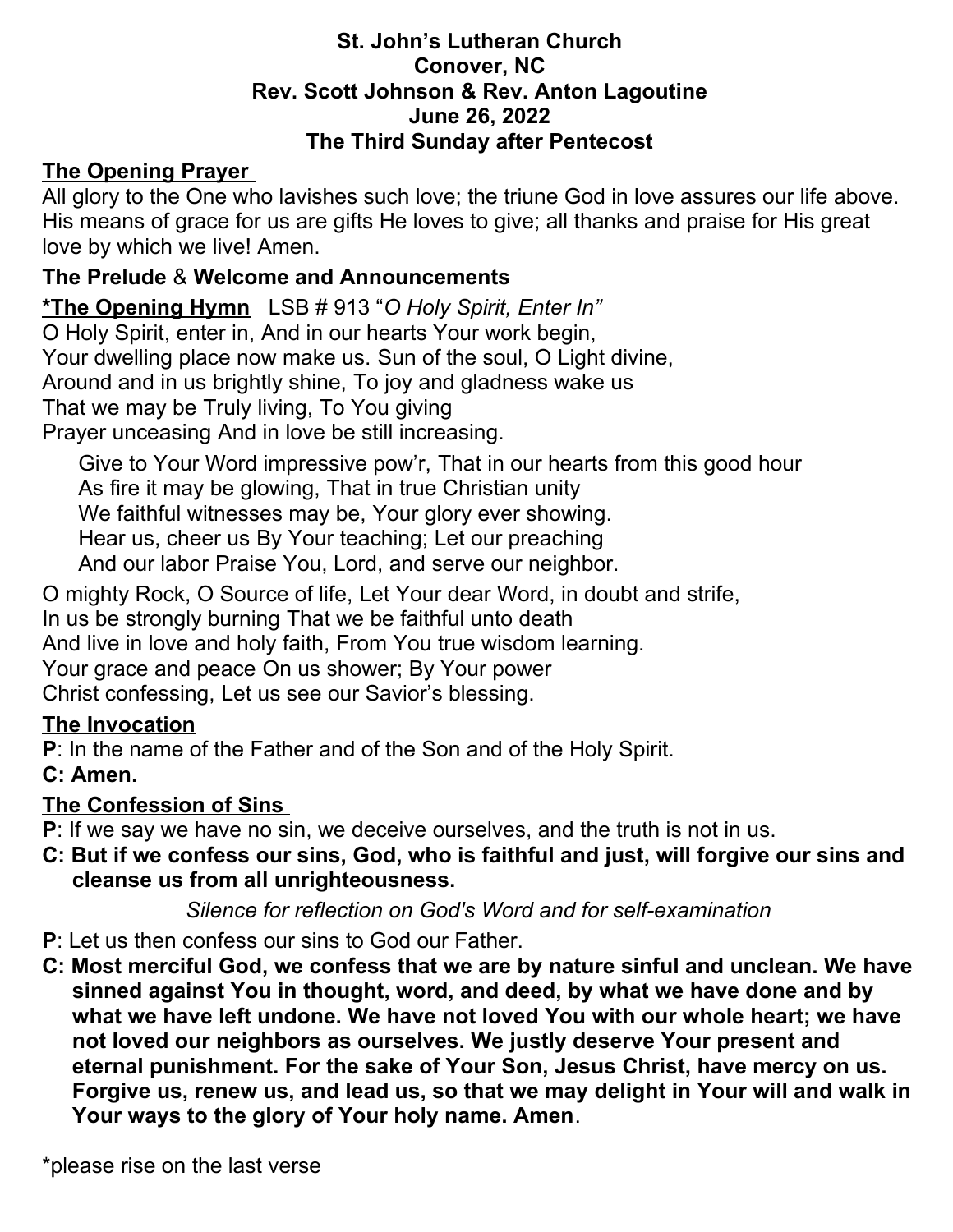**P**: Almighty God in His mercy has given His Son to die for you and for His sake forgives you all your sins. As a called and ordained servant of Christ, and by His authority, I therefore forgive you all your sins in the name of the Father and of the Son and of the Holy Spirit.

# **C: Amen.**

## **The Collect**

- **P**: The Lord be with you.
- **C: And also with you.**
- **P**: Let us pray. Lord of all power and might, author and giver of all good things, graft into our hearts the love of Your name and nourish us with all goodness that we may love and serve our neighbor; through Jesus Christ, Your Son, our Lord, who lives and reigns with You and the Holy Spirit, one God, now and forever.

#### **C: Amen**.

#### **The Readings**

#### *1 Kings 19:9b–21*

 $\textdegree$ There he came to a cave and lodged in it. And behold, the word of the Lord came to him, and he said to him, "What are you doing here, Elijah?" <sup>10</sup>He said, "I have been very jealous for the Lord, the God of hosts. For the people of Israel have forsaken your covenant, thrown down your altars, and killed your prophets with the sword, and I, even I only, am left, and they seek my life, to take it away." <sup>11</sup>And he said, "Go out and stand on the mount before the Lord." And behold, the Lord passed by, and a great and strong wind tore the mountains and broke in pieces the rocks before the Lord, but the Lord was not in the wind. And after the wind an earthquake, but the Lord was not in the earthquake. <sup>12</sup>And after the earthquake a fire, but the Lord was not in the fire. And after the fire the sound of a low whisper. <sup>13</sup>And when Elijah heard it, he wrapped his face in his cloak and went out and stood at the entrance of the cave. And behold, there came a voice to him and said, "What are you doing here, Elijah?" <sup>14</sup>He said, "I have been very jealous for the Lord, the God of hosts. For the people of Israel have forsaken your covenant, thrown down your altars, and killed your prophets with the sword, and I, even I only, am left, and they seek my life, to take it away." <sup>15</sup>And the Lord said to him, "Go, return on your way to the wilderness of Damascus. And when you arrive, you shall anoint Hazael to be king over Syria. <sup>16</sup>And Jehu the son of Nimshi you shall anoint to be king over Israel, and Elisha the son of Shaphat of Abel-meholah you shall anoint to be prophet in your place. <sup>17</sup>And the one who escapes from the sword of Hazael shall Jehu put to death, and the one who escapes from the sword of Jehu shall Elisha put to death. <sup>18</sup>Yet I will leave seven thousand in Israel, all the knees that have not bowed to Baal, and every mouth that has not kissed him." <sup>19</sup>So he departed from there and found Elisha the son of Shaphat, who was plowing with twelve yoke of oxen in front of him, and he was with the twelfth. Elijah passed by him and cast his cloak upon him. <sup>20</sup>And he left the oxen and ran after Elijah and said, "Let me kiss my father and my mother, and then I will follow you." And he said to him, "Go back again, for what have I done to you?" <sup>21</sup>And he returned from following him and took the yoke of oxen and sacrificed them and boiled their flesh with the yokes of the oxen and gave it to the people, and they ate. Then he arose and went after Elijah and assisted him.

**P**: This is the Word of God.

**C: Thanks be to God!**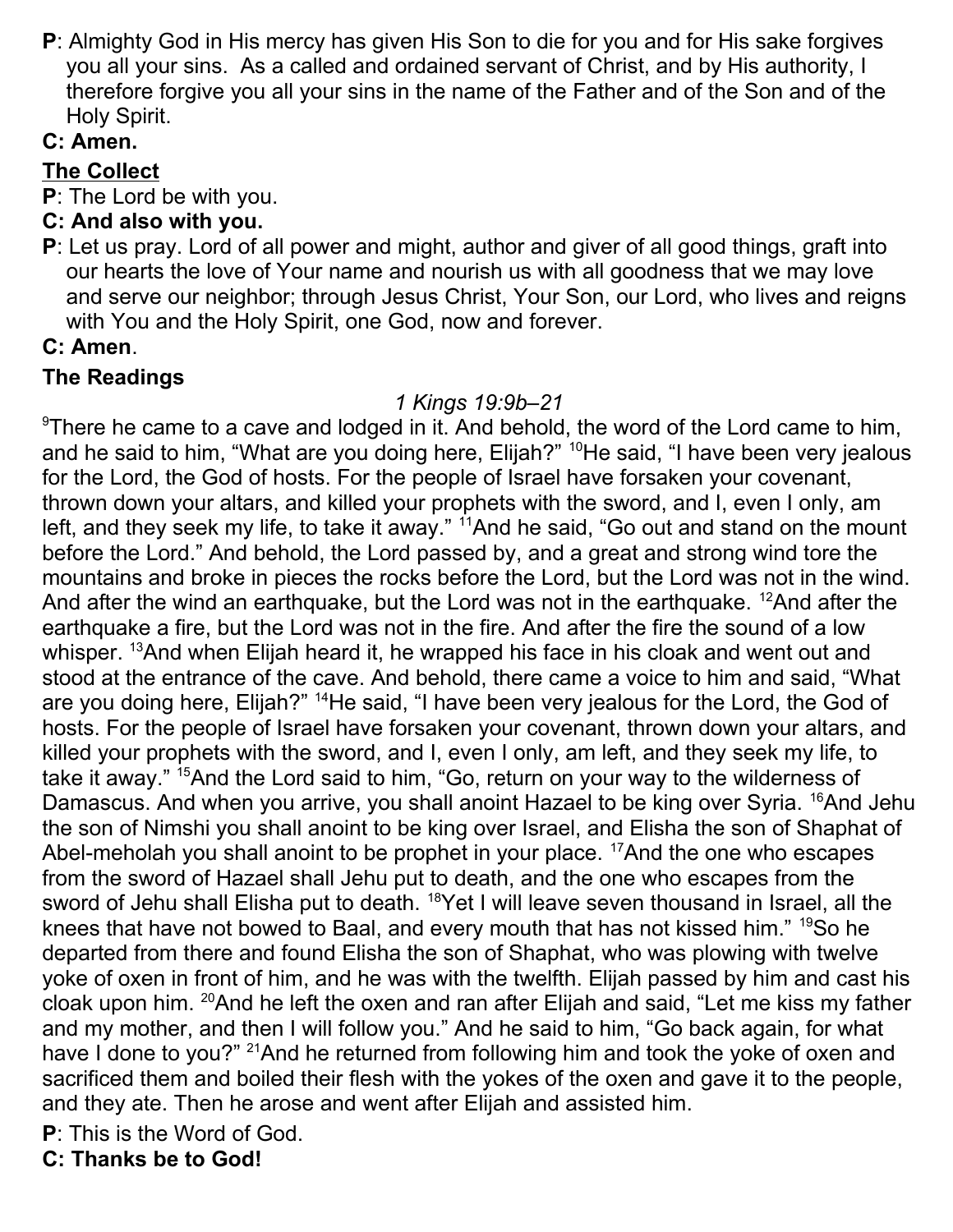#### *Galatians 5:1, 13–25*

<sup>1</sup>For freedom Christ has set us free; stand firm therefore, and do not submit again to a yoke of slavery.

 $13$ For you were called to freedom, brothers. Only do not use your freedom as an opportunity for the flesh, but through love serve one another. <sup>14</sup>For the whole law is fulfilled in one word: "You shall love your neighbor as yourself." <sup>15</sup>But if you bite and devour one another, watch out that you are not consumed by one another.  $^{16}$ But I say, walk by the Spirit, and you will not gratify the desires of the flesh. <sup>17</sup>For the desires of the flesh are against the Spirit, and the desires of the Spirit are against the flesh, for these are opposed to each other, to keep you from doing the things you want to do. <sup>18</sup>But if you are led by the Spirit, you are not under the law. <sup>19</sup>Now the works of the flesh are evident: sexual immorality, impurity, sensuality,  $^{20}$ idolatry, sorcery, enmity, strife, jealousy, fits of anger, rivalries, dissensions, divisions,  $^{21}$ envy, drunkenness, orgies, and things like these. I warn you, as I warned you before, that those who do such things will not inherit the kingdom of God. <sup>22</sup>But the fruit of the Spirit is love, joy, peace, patience, kindness, goodness, faithfulness, <sup>23</sup>gentleness, self-control; against such things there is no law. <sup>24</sup>And those who belong to Christ Jesus have crucified the flesh with its passions and desires. <sup>25</sup>If we live by the Spirit, let us also walk by the Spirit.

**P**: This is the Word of God.

#### **C: Thanks be to God!**

**P**: Please rise for the reading of the Gospel. The Holy Gospel according to St. Luke, the 9<sup>th</sup> chapter.

## **C: Glory to You, O Lord!**

## *Luke 9:51–62*

<sup>51</sup>When the days drew near for [Jesus] to be taken up, he set his face to go to Jerusalem. <sup>52</sup>And he sent messengers ahead of him, who went and entered a village of the Samaritans, to make preparations for him. <sup>53</sup>But the people did not receive him, because his face was set toward Jerusalem. <sup>54</sup>And when his disciples James and John saw it, they said, "Lord, do you want us to tell fire to come down from heaven and consume them?"  $55$ But he turned and rebuked them.  $56$ And they went on to another village.  $57$ As they were going along the road, someone said to him, "I will follow you wherever you go." <sup>58</sup>And Jesus said to him, "Foxes have holes, and birds of the air have nests, but the Son of Man has nowhere to lay his head." <sup>59</sup>To another he said, "Follow me." But he said, "Lord, let me first go and bury my father." <sup>60</sup>And Jesus said to him, "Leave the dead to bury their own dead. But as for you, go and proclaim the kingdom of God." <sup>61</sup>Yet another said, "I will follow you, Lord, but let me first say farewell to those at my home." <sup>62</sup>Jesus said to him, "No one who puts his hand to the plow and looks back is fit for the kingdom of God."

**P**: This is the Gospel of the Lord.

# **C: Praise to You, O Christ.**

## **The Children's Message** 10:30 svc

**The Sermon Hymn** LSB # 697 "*Awake, O Sleeper, Rise from Death"*  Awake, O sleeper, rise from death, And Christ shall give you light; So learn His love, its length and breadth, Its fullness, depth, and height.

 To us on earth He came to bring From sin and fear release, To give the Spirit's unity, The very bond of peace.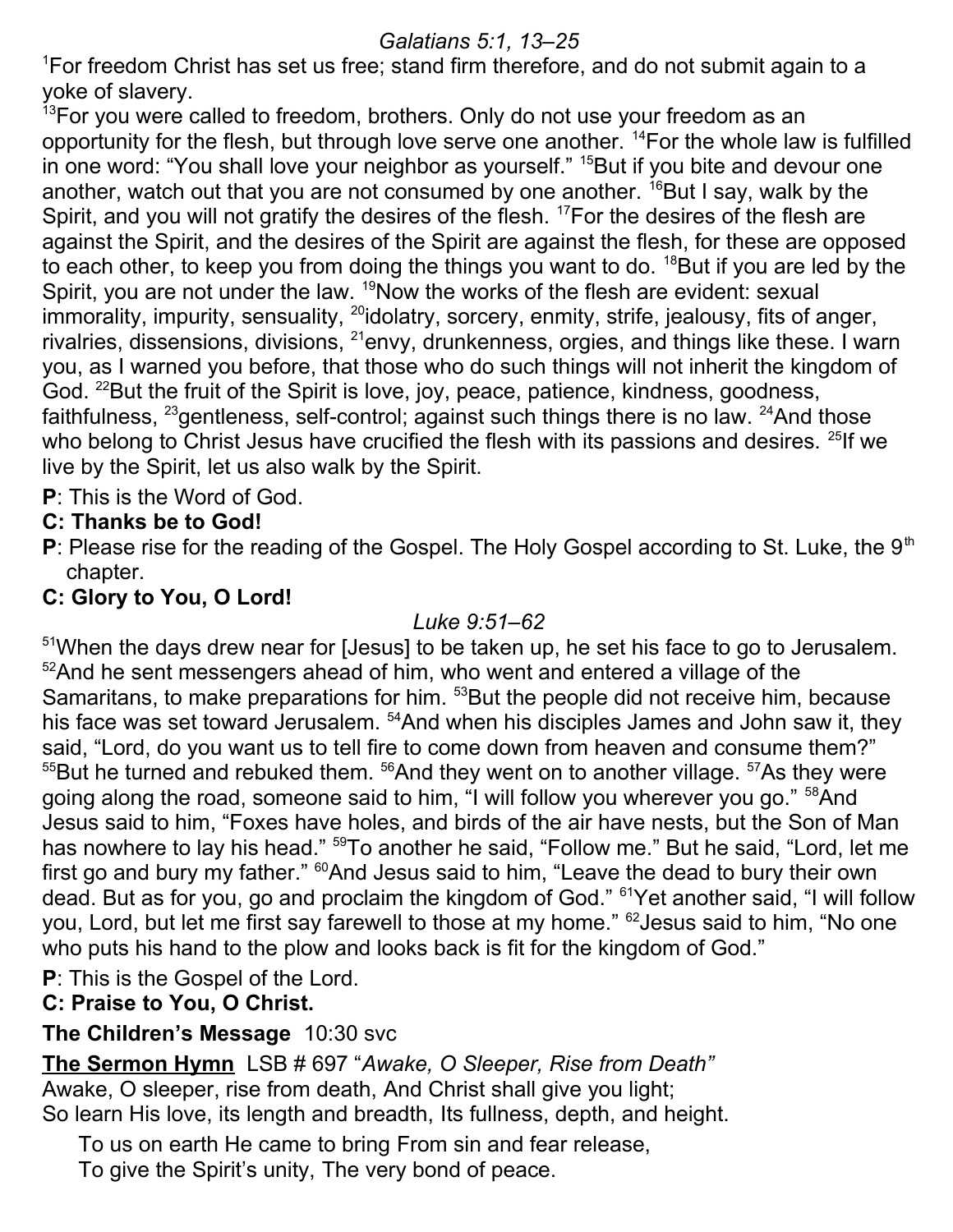Then walk in love as Christ has loved, Who died that He might save; With kind and gentle hearts forgive As God in Christ forgave.

 For us Christ lived, for us He died, And conquered in the strife; Awake, arise, go forth in faith, And Christ shall give you life.

**The Sermon** *"Enemies with Benefits"* based on Luke 9:51-56

# **Nicene Creed** 8:00 svc

I believe in one God, the Father Almighty, maker of heaven and earth and of all things visible and invisible. And in one Lord Jesus Christ, the only-begotten Son of God, begotten of His Father before all worlds, God of God, Light of Light, very God of very God, begotten, not made, being of one substance with the Father, by whom all things were made; who for us men and for our salvation came down from heaven and was incarnate by the Holy Spirit of the virgin Mary and was made man; and was crucified also for us under Pontius Pilate. He suffered and was buried. And the third day He rose again according to the Scriptures and ascended into heaven and sits at the right hand of the Father.

And He will come again with glory to judge both the living and the dead, whose kingdom will have no end. And I believe in the Holy Spirit, the Lord and giver of life, who proceeds from the Father and the Son, who with the Father and the Son together is worshiped and glorified, who spoke by the prophets. And I believe in one holy Christian and apostolic Church, I acknowledge one Baptism for the remission of sins, and I look for the resurrection of the dead and the life of the world to come. Amen.

## **Apostles Creed** 10:30 svc.

I believe in God, the Father Almighty, maker of heaven and earth. And in Jesus Christ, His only Son, our Lord, who was conceived by the Holy Spirit, born of the virgin Mary, suffered under Pontius Pilate, was crucified, died and was buried. He descended into hell. The third day He rose again from the dead. He ascended into heaven and sits at the right hand of God the Father Almighty. From thence He will come to judge the living and the dead. I believe in the Holy Spirit, the holy Christian Church, the communion of saints, the forgiveness of sins, the resurrection of the body, and the life everlasting. Amen.

**The Gathering of Our Offerings to God** *[stjohnsconover.com/donate](https://www.stjohnsconover.com/donate)*

**The Response Hymn** LSB # 602 "*The Gifts Christ Freely Gives*"

The gifts Christ freely gives He gives to you and me To be His Church, His bride, His chosen, saved and free! Saints blest with these rich gifts Are children who proclaim That they were won by Christ And cling to His strong name.

 The gifts flow from the font Where He calls us His own; New life He gives that makes Us His and His alone. Here He forgives our sins With water and His Word; The triune God Himself Gives pow'r to call Him Lord.

The gifts of grace and peace From absolution flow; The pastor's words are Christ's For us to trust and know. Forgiveness that we need Is granted to us there; The Lord of mercy sends Us forth in His blest care.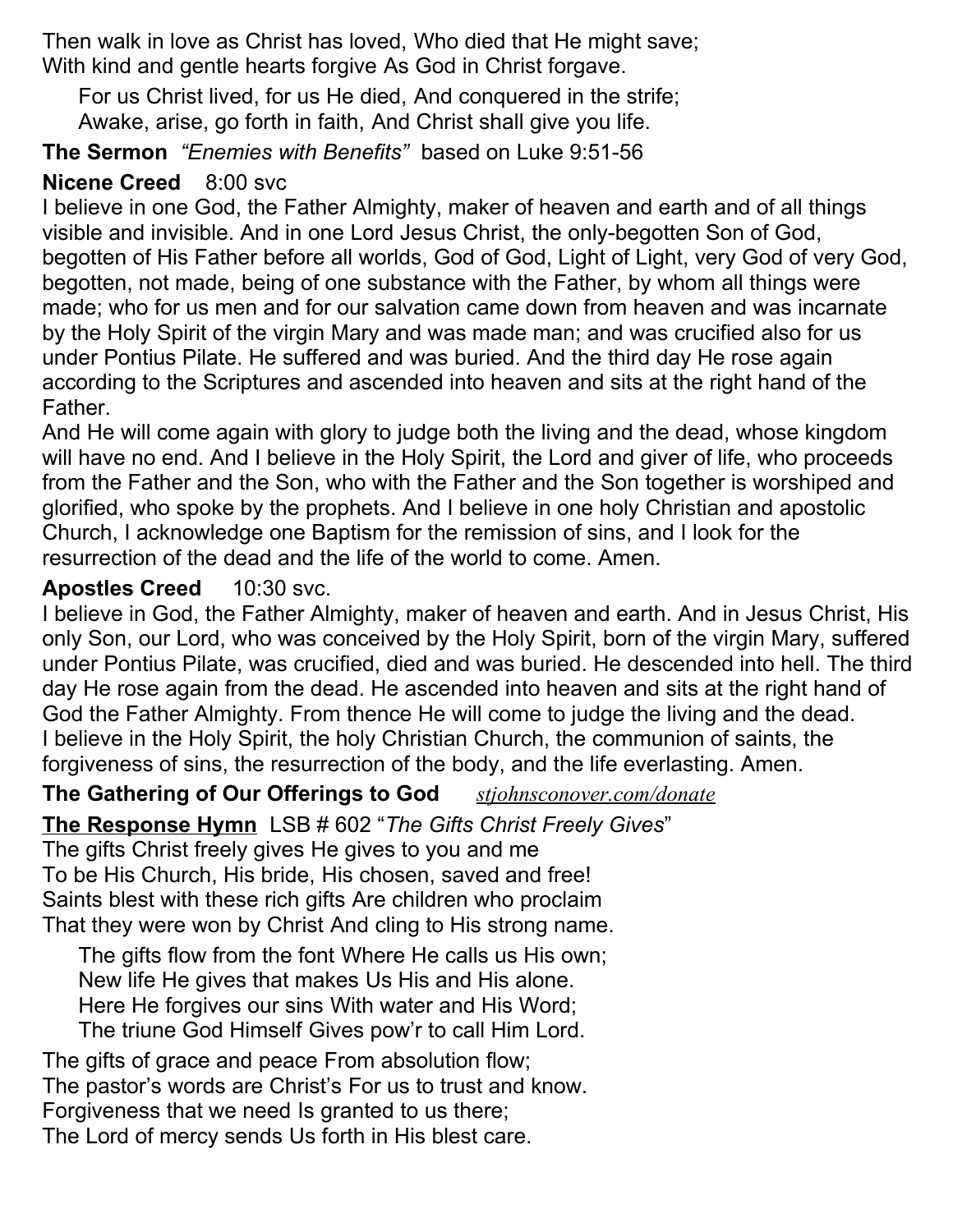The gifts are there each day The holy Word is read; God's children listen, hear, Receive, and they are fed. Christ fills them with Himself, Blest words that give them life, Restoring and refreshing Them for this world's strife.

The gifts are in the feast, Gifts far more than we see; Beneath the bread and wine Is food from Calvary. The body and the blood Remove our ev'ry sin; We leave His presence in His peace, renewed again.

 All glory to the One Who lavishes such love; The triune God in love Assures our life above. His means of grace for us Are gifts He loves to give; All thanks and praise for His Great love by which we live!

## **The Prayer of the Church**

#### **The Sacrament of the Holy Communion** 8:00 svc.

*The Words of Institution Distribution Distribution Hymns* 

#### *LSB # 606 "I Lay My Sins on Jesus"*

I lay my sins on Jesus, The spotless Lamb of God; He bears them all and frees us From the accursèd load. I bring my guilt to Jesus To wash my crimson stains Clean in His blood most precious Till not a spot remains.

 I lay my wants on Jesus; All fullness dwells in Him; He heals all my diseases; My soul He does redeem. I lay my griefs on Jesus, My burdens and my cares; He from them all releases; He all my sorrows shares.

I rest my soul on Jesus, This weary soul of mine; His right hand me embraces; I on His breast recline. I love the name of Jesus, Immanuel, Christ, the Lord; Like fragrance on the breezes His name abroad is poured.

## *LSB # 611 "Chief of Sinners Though I Be"*

Chief of sinners though I be, Jesus shed His blood for me, Died that I might live on high, Lives that I might never die. As the branch is to the vine, I am His, and He is mine.

 Oh, the height of Jesus' love, Higher than the heav'ns above, Deeper than the depths of sea, Lasting as eternity! Love that found me—wondrous thought! Found me when I sought Him not.

Only Jesus can impart Balm to heal the wounded heart, Peace that flows from sin forgiv'n, Joy that lifts the soul to heav'n, Faith and hope to walk with God In the way that Enoch trod.

 Chief of sinners though I be, Christ is all in all to me; All my wants to Him are known, All my sorrows are His own. He sustains the hidden life Safe with Him from earthly strife.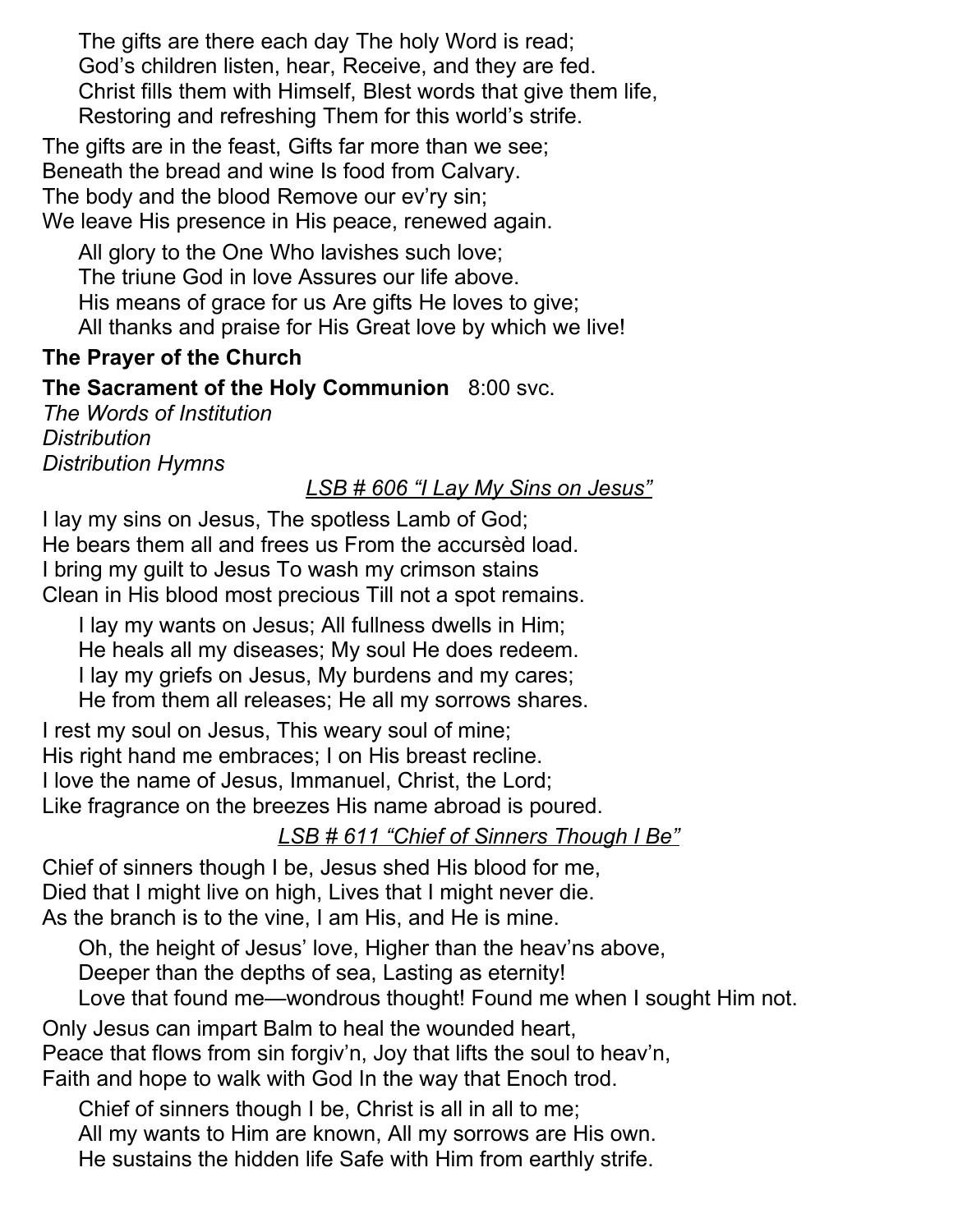O my Savior, help afford By Your Spirit and Your Word! When my wayward heart would stray, Keep me in the narrow way; Grace in time of need supply While I live and when I die.

# *LSB # 618 "I Come, O Savior, to Thy Table"*

I come, O Savior, to Thy table, For weak and weary is my soul; Thou, Bread of Life, alone art able To satisfy and make me whole:

# *Lord, may Thy body and Thy blood Be for my soul the highest good!*

 Thy heart is filled with fervent yearning That sinners may salvation see Who, Lord, to Thee in faith are turning; So I, a sinner, come to Thee. *Refrain*

Unworthy though I am, O Savior, Because I have a sinful heart,

Yet Thou Thy lamb wilt banish never, For Thou my faithful shepherd art: *Refrain*

Weary am I and heavy laden; With sin my soul is sore oppressed;

Receive me graciously and gladden My heart, for I am now Thy guest. *Refrain*

What higher gift can we inherit? It is faith's bond and solid base;

It is the strength of heart and spirit, The covenant of hope and grace. *Refrain*

## *Post Communion Prayer*

#### **The Benediction**

**P**: The Lord bless you and keep you. The Lord make His face shine upon you and be gracious unto you. The Lord lift up His countenance upon you and give you peace. In the name of the Father, and of the Son, and of the Holy Spirit.

#### **C: Amen.**

**The Closing Hymn** LSB # 698 "*May We Thy Precepts, Lord, Fulfill"* May we Thy precepts, Lord, fulfill And do on earth our Father's will As angels do above; Still walk in Christ, the living way, With all Thy children and obey The law of Christian love.

 So may we join Thy name to bless,Thy grace adore, Thy pow'r confess, From sin and strife to flee. One is our calling, one our name, The end of all our hopes the same, A crown of life with Thee.

Spirit of life, of love and peace, Unite our hearts, our joy increase, Thy gracious help supply. To each of us the blessing give In Christian fellowship to live, In joyful hope to die.

**The Silent Prayer The Sharing of God's Peace The Postlude**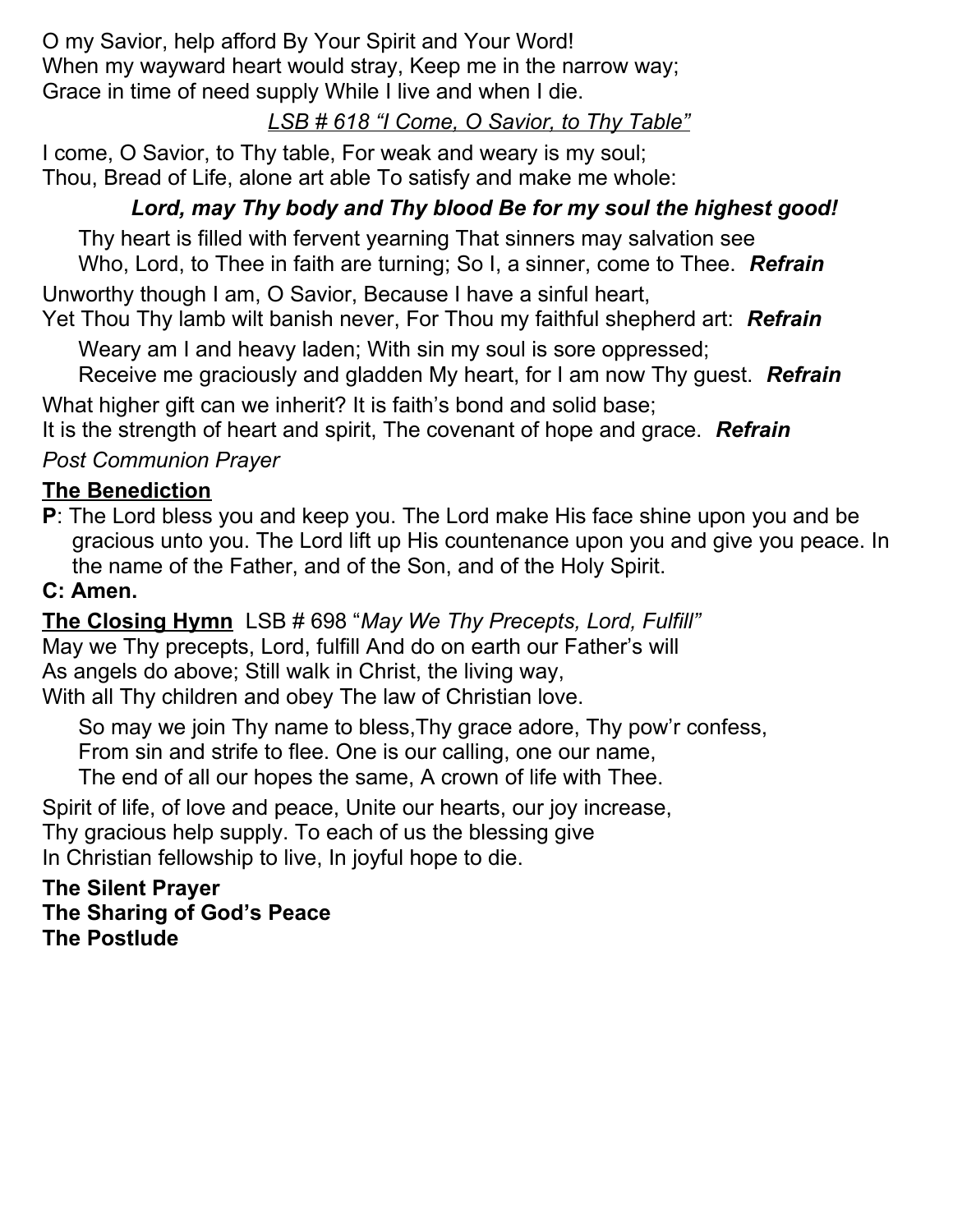# **ST. JOHN'S EAGLE**

June 26, 2022

# **ALTAR FLOWERS**

The flowers are given to the Glory of God.

**EAGLE** – Deadline is Thursday by noon **August NEWSLETTER** Deadline is July 18

**BIRTHDAY WISHES:** June 26 – July 3

June 26 Doug Travis Sr. June 29 Milly Humphrey July 1 Jennifer Watson June 27 Benjamin Huffman **Lukas Brown** June 28 Mason McArthur Eli Sample Jon Sigmon

Gilbert Ho **Kathy Wallace** July 2 Kim Tripp Paul Miller, Jr. Michael Zastrow Evan Mojica Michael Biggs June 30 Myron Yount Tabatha Goble Ansley Self **Nicki Hollar** Stephanie Weber Asher Gibbs Courtney Sigmon Laura Yount Kassidy Sorrels

We **WELCOME ALL GUESTS AND VISITORS** to our worship service today! We are glad to have you join us and pray that you will be blessed during our time together. Please sign our guest book in the narthex before leaving. Please also come and join us again!

#### **SPECIAL WORSHIP OPPORTUNITIES**

*Sun. July 3* Patriotic Theme Svc.

*Sun, July 31* Christmas in July worship svcs & the installation of our VBS staff

**USHERS NEEDED**: *We need to rebuild our roster of ushers*. If you are not currently signed up, or are not sure if you're signed up, and you'd be willing to serve, please call or text Myron Yount at 228-5196. We have open slots for every month of the year. High school age are welcome too.

#### **ALTAR GUILD LADIES NEEDED**

Altar Guild is in need of ladies who would be willing to help out one month a year to help get the church ready for Sunday services. Please prayerfully considering joining the Altar Guild. *Contact Jennifer Watson at 828-465-2010 if you would like to join or have any questions.* 

**THURSDAY EVENING BIBLE STUDY CLASS** will not meet again until Thursday, July 21<sup>st</sup>. When we resume, we will be looking at what the Bible teaches us about Dinosaurs. The Bible actually explains the history of the dinosaurs better than any other book.

Our **FOOD PANTRY** has been helping many families and we now find ourselves extremely low on some types of non-perishable food and personal products. Please consider bringing in some of the following items and placing them in the cart in the parish hall: *canned meats, cereal and other breakfast foods, peanut butter, ketchup, mustard, pork-n-beans, mayo, pancake mix, snack foods, canned fruit, syrup, canned pastas, toilet paper, dish soap, and laundry detergent.*

**SUNDAY SCHOOL CLASS** for *AGES 18 TO 30* – 9:30 a.m. in the conference room upstairs.

#### **CAMP LINN HAVEN NEWS**

*2022 brochures* are now available on the table in the Parish Hall. In addition, Camp's website has been updated with the new dates. *St. John's weekend will be August 26-28* We still have *openings for middle school and pre-teen week* – sign up soon! We are also *looking for volunteers* to be counselors for both of these weeks.

**BLOOD DRIVE** will be held on July 11<sup>th</sup> from 3-7:30 pm.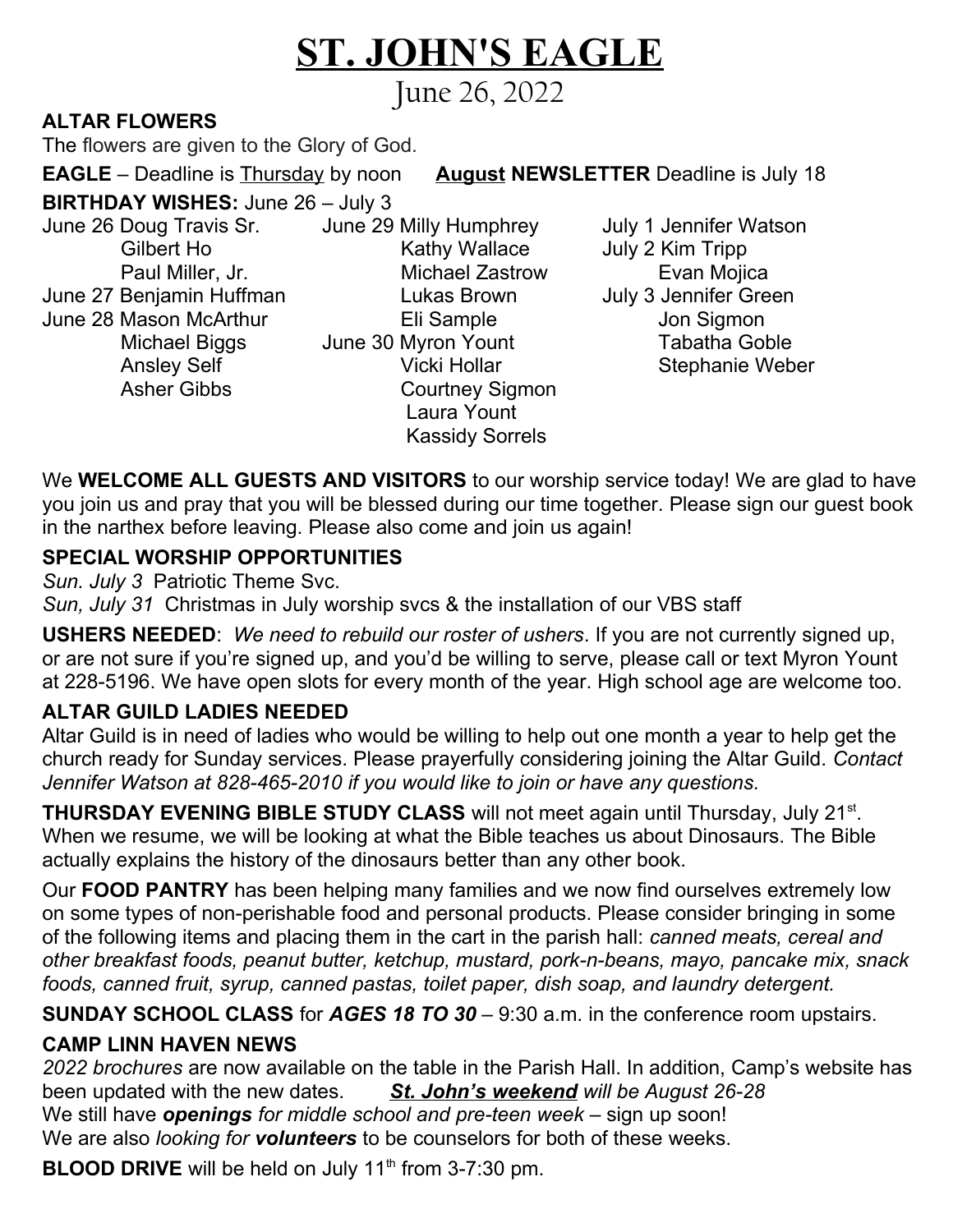**VANCO MOBILE GIVING APP** - Download the free Vanco Mobile app in the [Google Play](https://vancopayments.us2.list-manage.com/track/click?u=bc38771a0f067c17a92375055&id=5dba96e0c5&e=9d1d8a9ee9) store or the Apple App store. Switching is simple:  \*Your log-in credentials are the same in Vanco Mobile as in GivePlus Mobile. \**Recurring gifts created through GivePlus Mobile will continue as scheduled. \*New gifts or changes to previously scheduled recurring gifts will need to occur through Vanco Mobile.*

#### **SHARING CENTER NEWS**

The Sharing Center will be *open on Tuesdays 4:00-6:00 and Thursdays 5:30-7:30*. We are in NEED of workers! Please contact Denise Johnson or sign up on calendar in narthex.

The Sharing Center is in need of the following items: maternity clothes, diapers of all sizes, baby girl clothes all sizes, children's summer clothes 2T–18, toothpaste, shampoo, combs and brushes, deodorant, shower gel, first aid items, towels and washcloths, baby bottles with nipples, pots and pans, flatware, fans and window air conditioner. If you have any of this stuff or are willing to donate some items, please put it in the box in the narthex or contact Pastor or Denise Johnson.

We wish a heartfelt *THANK YOU* to all who have donated to the center. As clothing is donated, we could use just a little more help. After clothing is bagged, please tape a note on the bag and indicate the following:

*Men – winter or summer Women – winter or summer Teen – winter or summer boy or girl Children – winter or summer boy or girl (children is size 2T and above)*

*Baby – winter or summer boy or girl (baby is size 0 to 18 months)* Because we are operating with limited volunteers, labeling the bags would help us be more efficient and timely. Your thoughtfulness of putting a note on the bags would be appreciated. There is a great need for girls' summer baby clothes and children's summer clothes 2T-18.

|                                   |                |                          | STEWARDSHIP RESPONSE, June 19 Attendance: 8:00 svc. 115 10:30 svc. 160 | <b>SS 72</b>   |
|-----------------------------------|----------------|--------------------------|------------------------------------------------------------------------|----------------|
| Offerings:                        | <b>Budget:</b> | <b>Missions/Ministry</b> | 10,136.86                                                              |                |
|                                   |                | <b>Sunday School</b>     | 28.00                                                                  |                |
|                                   |                | Reimbursement            | 52.56                                                                  | $$10,217.42**$ |
| <b>Designated Funds:</b>          |                | Audio/Video              | 200.00                                                                 |                |
|                                   |                | <b>Building Bridges</b>  | 600.00                                                                 |                |
|                                   |                | <b>Food Pantry</b>       | 82.78                                                                  |                |
|                                   |                | <b>NYG</b>               | 100.00                                                                 |                |
|                                   |                | <b>Preschool Payroll</b> | 692.27                                                                 |                |
|                                   |                | <b>Russian Ministry</b>  | 35.00                                                                  |                |
|                                   |                | <b>Short Term</b>        | 2,780.00                                                               | 4,490.05<br>\$ |
| <b>Building Fund:</b>             |                | <b>Offerings</b>         | 240.00                                                                 | \$<br>240.00   |
| <b>Total Receipts for June 19</b> |                |                          |                                                                        | 14,947.47      |



 $Kindergarten – 5<sup>th</sup> Grade- Sunday, August 21<sup>st</sup> at 2pm!$ </u> Join us for a fun afternoon and cookout! Sign up and find out more information in the Parish Hall today!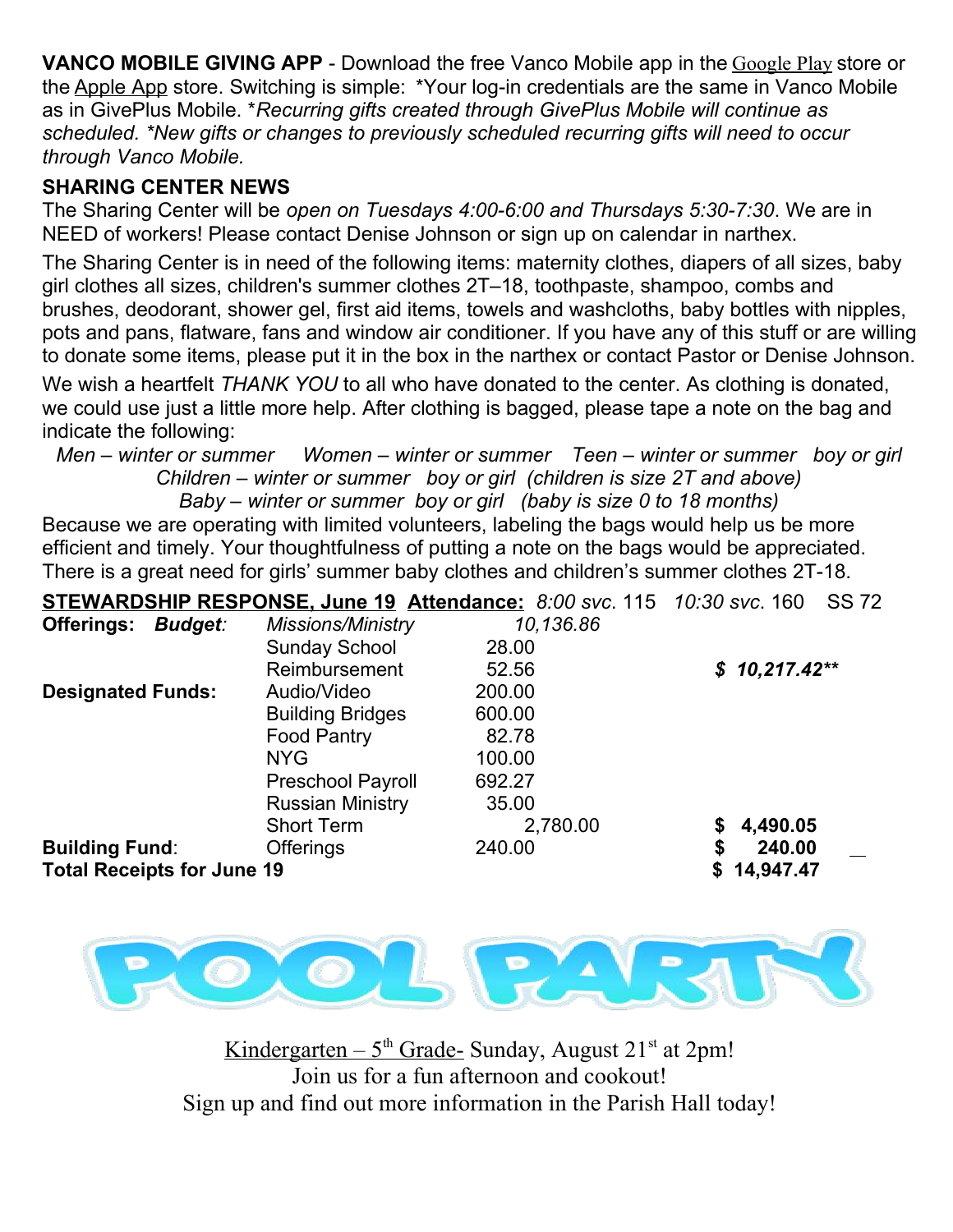#### **ST. JOHN'S LUTHERAN CHURCH** 464-4071

**[PastorJohnson@stjohnsconover.com](mailto:PastorJohnson@stjohnsconover.com) Pastor[Lagoutine@stjohnsconover.com](mailto:Lagoutine@stjohnsconover.com)**

| PastorLagoutine@stjohnsconover.com |  |
|------------------------------------|--|
| Matt@etiahnecanover.com            |  |

**[Secretary@stjohnsconover.com](mailto:Secretary@stjohnsconover.com) Matt@stjohnsconover.com**

| Prayer chain - prayers@stjohnsconover.com |          | Website - www.stjohnsconover.com         |
|-------------------------------------------|----------|------------------------------------------|
| Rev. Scott Johnson - Pastor               | 320-5035 | Rev. Anton Lagoutine - Assist. Pastor    |
| Drew Brunner – Chairman of Elders         | 994-1331 | Dawn Huffman - Preschool                 |
| Bruce Ingle-Organist                      | 310-4396 | Joel Nichols - Deacon<br>704             |
| Randy Baker- President                    | 215-4214 | Jennifer Cater- Sunday School            |
| Myron Yount - Head Usher                  | 228-5196 | <b>Chastity Arndt - Church Secretary</b> |
| Derek Baker- Music Director               | 781-7020 | (Monday – Friday 8am – 4pm)              |
| Matt Cochran-DCE                          | 705-1884 | Gym                                      |
| Les Killian - Acolyte                     | 612-9630 |                                          |
|                                           |          |                                          |

#### *Prayer chain* – **[prayers@stjohnsconover.com](mailto:prayers@stjohnsconover.com)** *Website* - **[www.stjohnsconover.com](http://www.stjohnsconover.com/)**

| Rev. Scott Johnson - Pastor       | 320-5035 | Rev. Anton Lagoutine - Assist. Pastor 303-9709 |  |
|-----------------------------------|----------|------------------------------------------------|--|
| Drew Brunner - Chairman of Elders | 994-1331 | Dawn Huffman - Preschool<br>464-4071           |  |
| Bruce Ingle- Organist             | 310-4396 | 704-249-4219<br>Joel Nichols - Deacon          |  |
| Randy Baker- President            | 215-4214 | Jennifer Cater- Sunday School<br>291-6935      |  |
| Myron Yount - Head Usher          | 228-5196 | Chastity Arndt - Church Secretary<br>464-4071  |  |
| Derek Baker- Music Director       | 781-7020 | $(Monday - Friday 8am - 4pm)$                  |  |
| Matt Cochran—DCE                  | 705-1884 | 464-4040<br>Gym                                |  |
| Les Killian – Acolyte.            | 612-9630 |                                                |  |



StJohnsWebsiteDonate.png LIF<sup>2</sup>

*Loose leaf paper-college ruled and regular Kid's scissors Graph paper* 

*Spiral Notebooks CRAY Notes* 

#### **BULLETIN PRAYER LIST**

*Let Us Pray for those with cancer*: Chuck Bolliger, Michael Sigmon, Chris Young, Dennis London, Peggy Polomski, Jeff Watson, Mike Norman, Kay Parkhurst, Naoma Caldwell, Bobby Kivel, Norma Deal, Jeff Blanton, Pat Blanton, Aiden Cox, Sarah Kanipe, Phyllis Bumgarner, Kim Tripp, Jessie Sprinkle, Mark Brown, Claudia Lovingood, Mae Nell Poston

*Those with other health issues*: Geraldine Hahn, Bob & Martha Bumgarner, Becky Ramsey, Phillip Osborne, AC & Rosalie Yount, Jason Sigmon, Lynn &Leroy Lail, Phil Johnson, Kathy Wallace, George Huffman, Bill Rockett, Betty Bostian, Harold Watson, Jack Smith, EJ Lyles, Amanda Ikerd, David & Barbara Reese, Tina Parkhurst, Judy Goble, Larry Baker, Pam Walker, Martha Noell, Layne Baker, Christopher Sigmon, Linda Mundy, Linda Taylor

*Those serving in the military*: Justin Miller, Bradley Hatley, Austin Elander, Nathan Reitzel, Austin Bandy, Jake Bandy, Morgan Bassett, Landon Trivette, Evan Mojica, Derick Smith

*Our Home Bound Members*: Larry Baker, Shirley Aiken, David Lynn Good, Kathy Wallace, Sarah Kanipe, AC & Rosalie Yount, Betty Bostian, Martha Noell, Bob & Martha Bumgarner, Kathleen Hedrick, George Huffman, Phyllis Bumgarner, Leroy & Lynn Lail, Hugh Yount, Alene Vogelsang

#### **Camp Linn Haven Teen Servant Event 2022** For Avery County **BACKPACKS FOR KIDS**

Avery County Schools provides the backpacks and during Teen Servant Week the campers stuff the bags with needed school supplies. All items may be purchased and dropped off at St. John's LCMS. *There is a box in the Parish Hall for the supplies to be placed or you can give them to*  Matt. The following items are needed by July 22<sup>nd</sup>.

| Loose leaf paper-college ruled and regular                 | Kid's scissors                 | Graph         |
|------------------------------------------------------------|--------------------------------|---------------|
| <b>Highlighters</b>                                        | Pencils (no mechanical)        | Rulers        |
| Pens                                                       | Calculators                    | Spiral I      |
| CRAYOLA crayons, marker, colored pencils                   | Glue sticks                    | <b>Sticky</b> |
| Erasers-pink or pencil top erasers                         | <b>Pencil Pouches or boxes</b> |               |
| 1"three ring Binders                                       | 2" three ring Binders          |               |
| Visa - Wal-Mart - Dollar Tree - Dollar General Gifts Cards |                                |               |